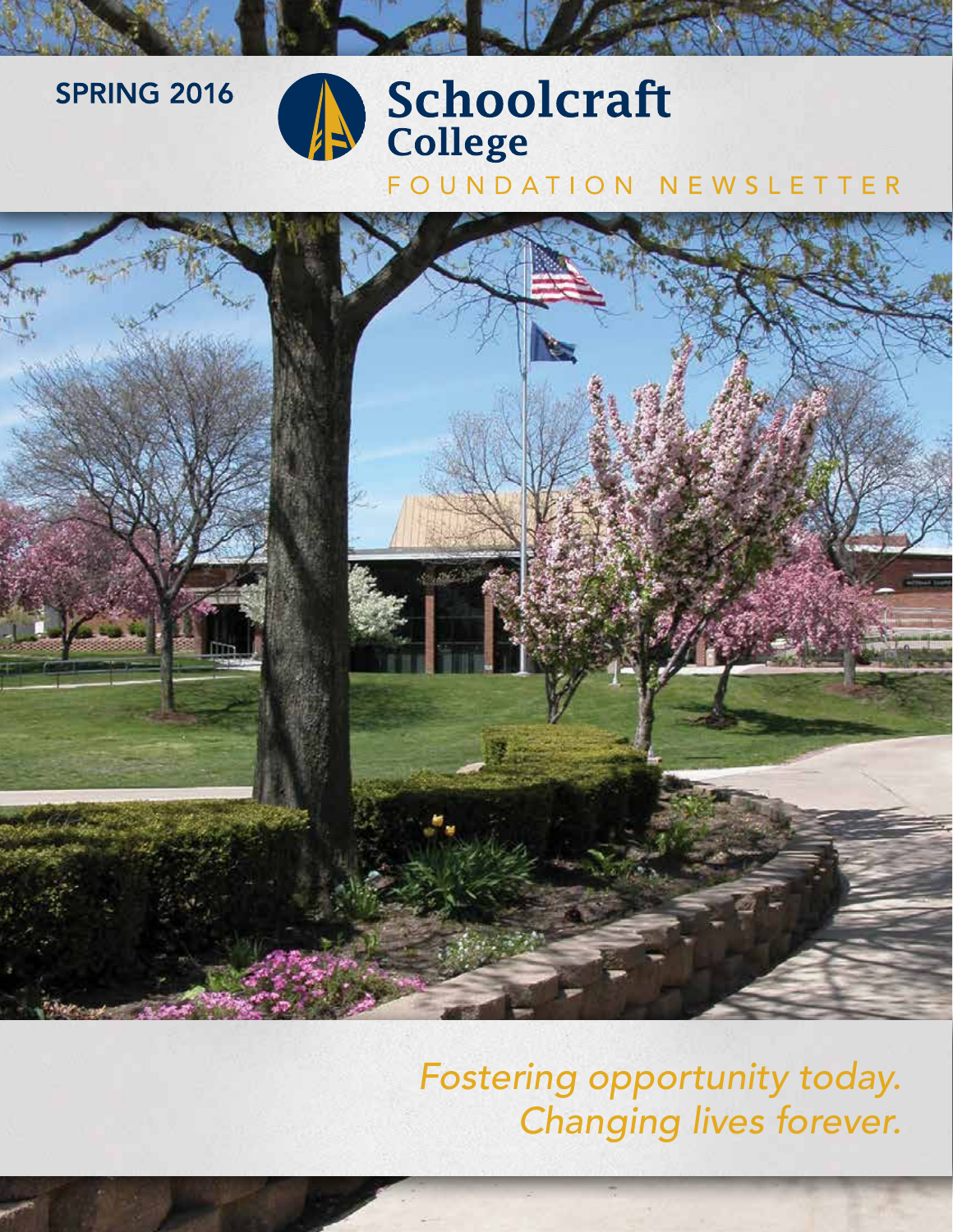## Letter from the President

Dear Friends of the Foundation:

I love Schoolcraft College! I love what it has done and what it continues to do—for our students and our community. I imagine that, if you are reading this, that you love Schoolcraft, too.

We are so fortunate to have world class facilities, faculty and programming to offer an incredible array of academic classes for the full-time or part-time student, as well as individuals looking to enhance their business or life skills through continuing education classes.

With financial support from generous benefactors, we are able to offer scholarships and provide exciting learning and cultural opportunities to our students and the community. Your contribution in the form of a named scholarship, a planned gift in your will or trust, as a sponsor to the Golf Outing, or a monetary gift of any size will greatly enhance the academic

opportunities that we are able to offer to students. Your gifts—and your continuing support of the Schoolcraft College Foundation—truly do make a difference.

We hope that you will enjoy reading about our amazing students, faculty and alumni. We look forward to having you visit the campus and letting us know why you, too, love Schoolcraft College. Please join us as we continue our vision of "Fostering opportunity today. Changing lives forever."

Yours very truly,

Elizabeth Johnson, President Schoolcraft College Foundation

### Donors, Friends and Volunteers Honored at Annual Appreciation Dinner

The 14th Dalai Lama, Lhamo Dondrub, said that generosity is the most natural outward expression of an inner attitude of compassion and loving-kindness.

In November, the Schoolcraft College Foundation hosted its annual Appreciation Dinner to celebrate those donors and friends who expressed their generosity through their time, talent and treasure. Their generosity helps provide the resources to challenge our students and support them on their path to success.

The evening honored new members of the Henry Rowe Schoolcraft Society who support Schoolcraft College through planned gifts as well as members of the Bell Tower Society whose contributions to the Schoolcraft College Foundation have accumulated gifts of \$10,000 or more.

The program featured a presentation by welding instructor Coley McLean on welding camera technology that was funded through *continued on p. 6*

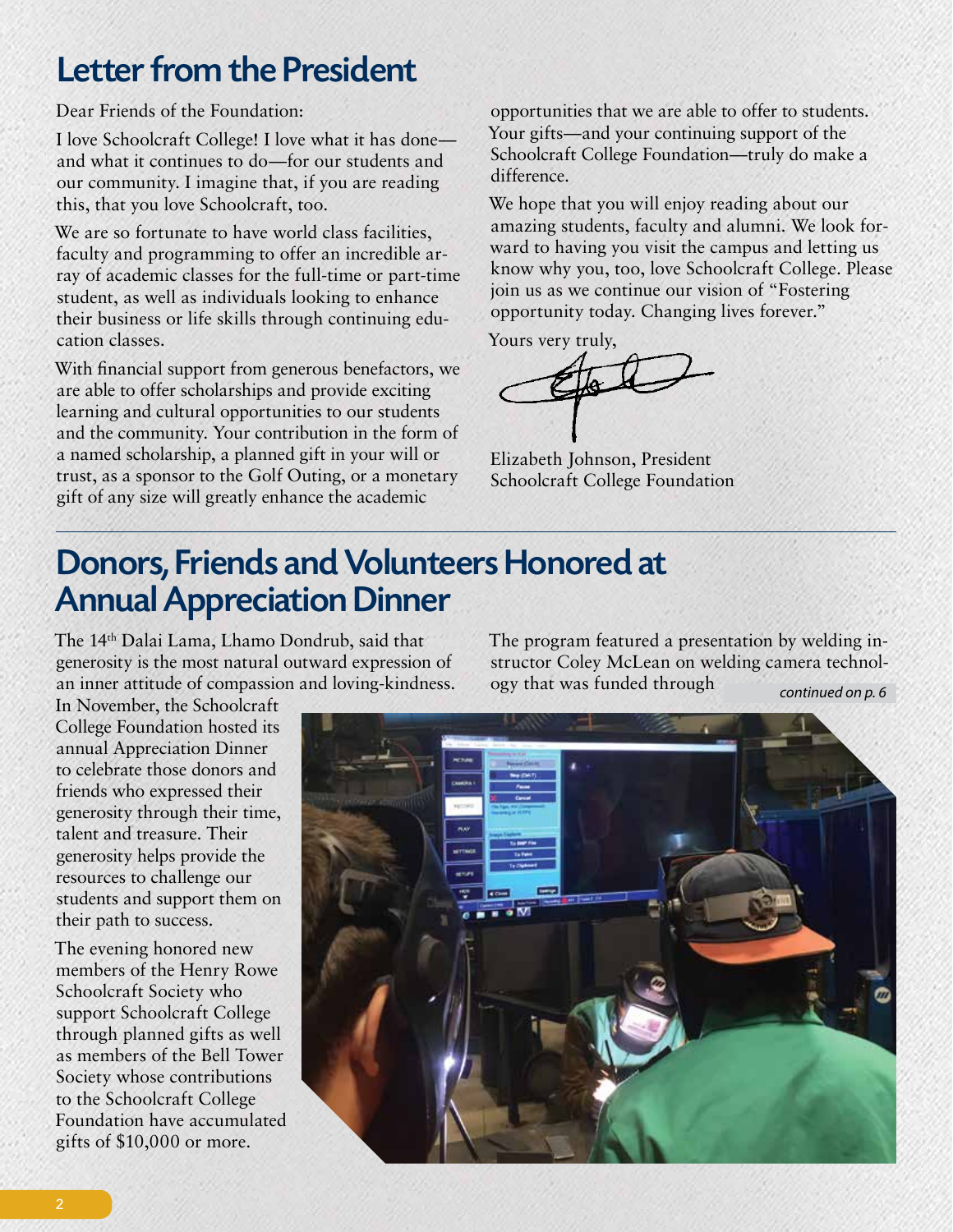# Patrick O'Rourke Police Academy Award Established

Sergeant Patrick O'Rourke was a graduate of the Schoolcraft College Police Academy and served for 12 years as an officer with the West Bloomfield Police Department. On September 9, 2012, he became the first officer in the department's history to lose his life in the line of duty. He and fellow officers responded to a call of "shots fired." When Officer O'Rourke attempted to help a suicidal man, he was met with gunfire and fatally wounded.

Patrick was a larger-than-life hero and his tragic death left behind his wife Amy, four children, his parents Daniel and Arlene, three brothers, and a brotherhood of blue. Close friend and colleague, Sergeant Rick Trabulsy, memorialized his fallen brother-in-blue this way, "What made Pat special was his faith; he had a deep abiding faith and unselfish love. He was always willing to lend a hand, but he knew how to be heavy-handed when he needed to. He could hook 'em and book 'em with the best of 'em. He could kick in doors, but he

understood the service side as well. He always served with great humanity. He had compassion for the weak, the infirm, the old, the young, and he was willing to lend an ear to someone who didn't have anyone to listen to them. He had that perfect combination of compassion and courage."

To honor Patrick's public service, those who loved him have established the Patrick O'Rourke Police Academy Award to honor his memory and ensure his legacy lives on. The O'Rourke family worked closely with the Schoolcraft College Foundation to establish the award.

Gerald Champagne, Associate Dean of the Public Safety Programs, and Gregg Brighton, Educational Coordinator for the Public Safety Programs, hosted a tour of the Public Safety Facility for the family. The facility where today's future officers receive training features a display wall that honors fallen alumni of the Schoolcraft College Police Academy. Patrick's photo is proudly displayed on this Wall of Heroes. The tour was particularly meaningful for Champagne, as he had been Patrick's mentor when he was a cadet at the Academy. Champagne and Brighton presented the family with a gift—a framed picture of Patrick as a cadet and also the letter Patrick wrote as part of his application to the academy explaining why he wanted to serve.

Moved by the experience, the O'Rourke family expressed confidence that establishing this award with the Schoolcraft College Foundation will further ensure Patrick's sacrifice will never be forgotten.





*To make a donation to support any of the projects outlined in this newsletter or other college projects and scholarships visit scf.schoolcraft.edu or call the Foundation at 734‑462‑4455.*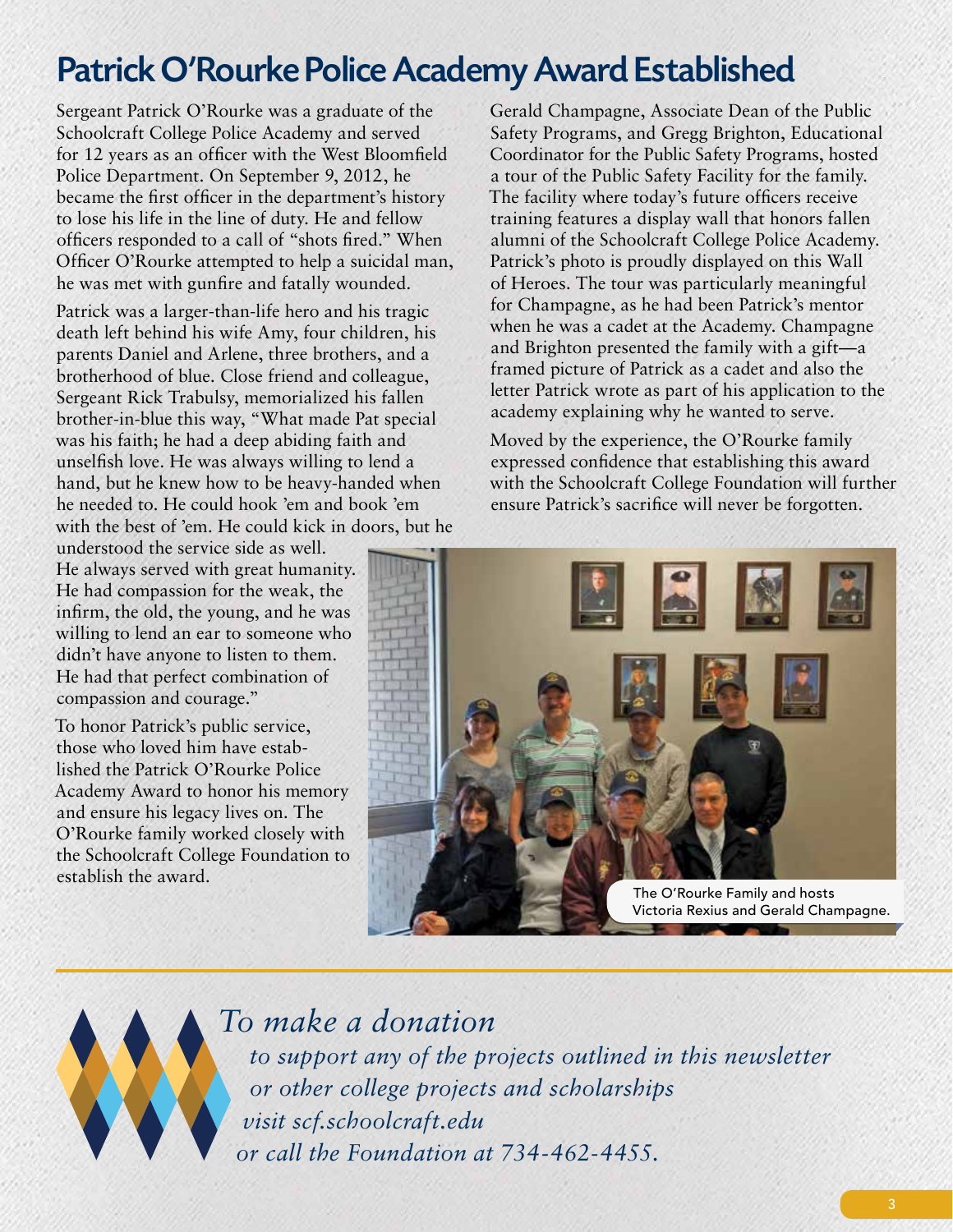## Frank Angileri Inducted as Newest Member of Henry Rowe Schoolcraft Society

The Henry Rowe Schoolcraft Society was established to honor and recognize individuals who support Schoolcraft College through planned gifts. Through foresight and planning, donors who include the Schoolcraft College Foundation in their estate plans leave a special legacy by providing essential support for generations of Schoolcraft students to come.

During the annual Appreciation Dinner in November,

the Schoolcraft College Foundation inducted its newest member to the Society, Mr. Frank Angileri.

An American success story, Mr. Angileri is a native of Sicily where he earned his Ph.D. in economics at the University of Palermo. He and his wife Bessie (who sadly passed away in 2014) enjoyed more than 64 years of marriage together. After he and Bessie moved to America, Mr. Angileri served 34 years as a quality manager for Ford Motor Company, where he helped develop the Ford Q1 Award and the Supplier Quality Assurance Program. After retiring from Ford, he established Quality Concepts & Strategies, a consulting company. When asked

why he supports Schoolcraft College through his estate, he responded, "My wife and I always enjoyed driving by Schoolcraft College and thought it brought significant value to the community."

For more information on how to include Schoolcraft College in your estate plan, contact the Schoolcraft College Foundation at 734-462-4455.



his sister-in-law, Mary Pugliese, looks on.

# 2015 Annual Campaign Nets Over \$215,000

### PRIDE. CHALLENGE. ACHIEVEMENT.

Every day Schoolcraft College puts its students to the test—maximizing their potential by keeping the bar high and providing the support they need to reach it and go even higher. Schoolcraft faculty are serious about academics as they challenge their students. When students leave class, they will have more than just knowledge, they will have a feeling of accomplishment from pushing themselves to be the best that they can be. Student life at Schoolcraft is serious as well. The

dynamic campus has more than 30 student clubs, 12 competitive men's and women's athletics teams and vibrant music and theater programs.

This year donors, alumni and friends showed their pride in Schoolcraft College by participating in the PRIDE. CHALLENGE. ACHIEVEMENT, 2015 Annual Campaign and helped raise more than \$215,000—a 20 percent increase over the 2014 campaign.

"We are incredibly grateful to those donors, friends and alumni who make giving to the Schoolcraft College Foundation a priority each

year," said Beth Kohler, Director of Development for the Schoolcraft College Foundation. "We are also thrilled to welcome those who are new contributors to the campaign and know they won't be disappointed in helping students achieve their academic goals."

A total of 265 individuals, businesses and organizations donated to the 2015 Annual Campaign. The funds raised provide scholarships, grants and learning enhancements for students and the campus community, including those that are highlighted in this issue.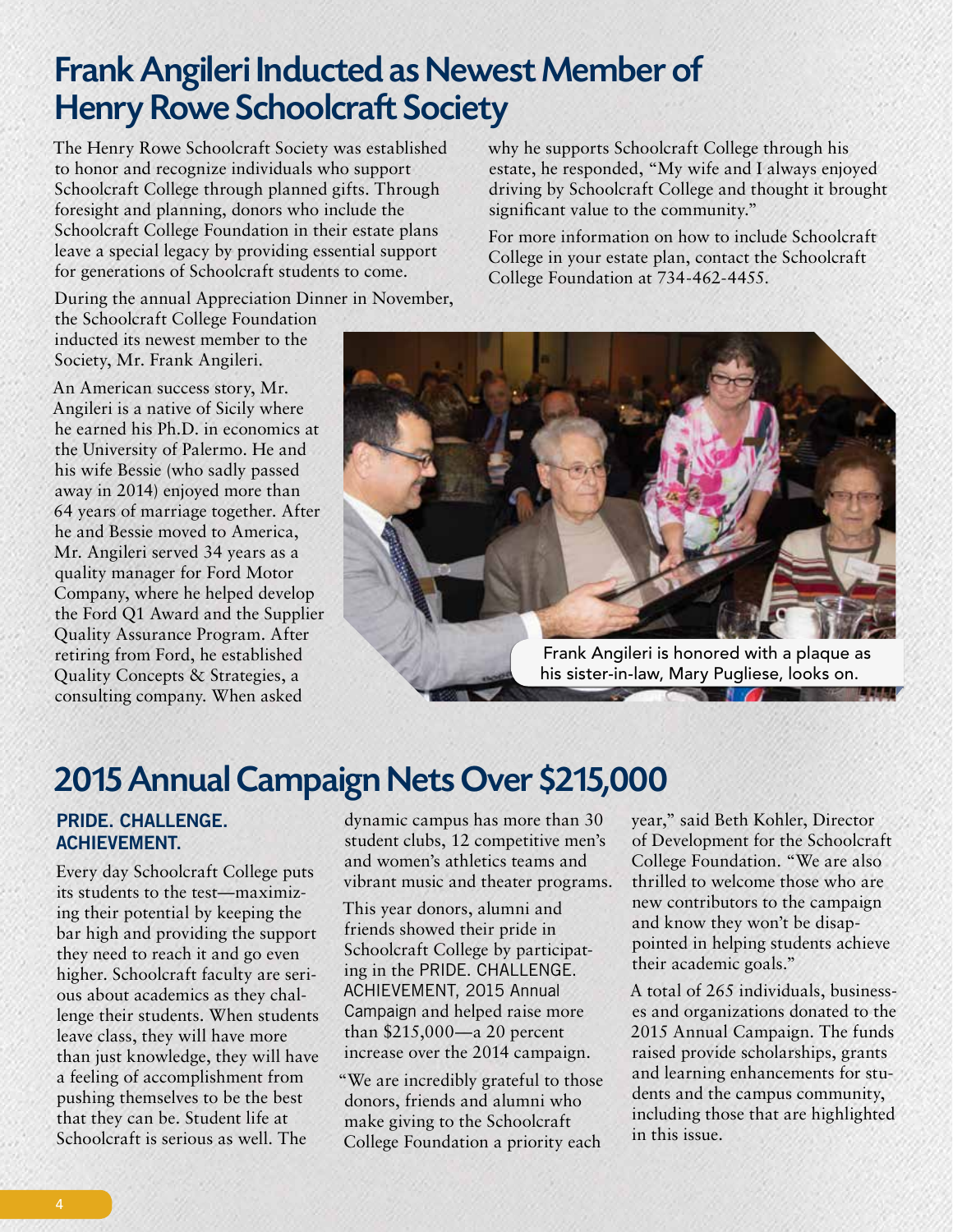# Annual Scholarship Reception Returns

After a one year hiatus, the Foundation brought back its annual Scholarship Reception with resounding success. More than 170 donors and scholarship recipients gathered to celebrate a successful academic year and to honor the generosity of the donors who support them. In addition to enjoying hors d'oeuvres and sweets in the Schoolcraft College tradition of culinary excellence, guests were treated to a program featuring Plymouth Rotary Foundation Scholarship Coordinator Ron Schmyr, and Schoolcraft art student and Rockall Fund scholarship recipient Jennifer Wheeler.

Schmyr began his talk by reciting a quote by Dr. Martin Luther King. "Everyone can be great, because anyone can serve. You don't have to have a college degree to serve, you don't have to make your subject and verb agree to serve. You only need a heart full

of grace, a soul generated by love." He talked about his experience as a child growing up in Detroit and participating in the Detroit Police Athletic League (PAL). Through his participation in PAL he and his mother were encouraged to apply for a scholarship to attend Detroit Country Day School. After graduating from high school, Schmyr was accepted on a full scholarship to Harvard. During his time at Harvard, Shmyr realized that while financial circumstances were quite different among the students, they had more human elements in common than not. As the beneficiary of life-changing scholarships, Schmyr has made significant efforts to give back to his community. Residents of Plymouth, Michigan, he and his wife Julie have raised seven children together—two of whom attended Schoolcraft College. He has 33 years of experience in the financial

industry—and currently holds the title of Senior Vice President and Senior Portfolio Manager of Union Bank of Switzerland (UBS).

Wheeler, the recipient of The Rockall Fund Art Scholarship, talked about her passion as an artist and how she planned to use that passion to change the lives of others. It was during her work teaching art to persons with disabilities that she discovered to make the impact she wanted, she needed to complete her education. She recently completed her sixth semester at Schoolcraft College and expressed how the scholarship not only supported her financially but gave her confidence in the knowledge that someone believed in her enough to invest in her. Wheeler graduated on May 7 and hopes to pursue a bachelor's degree at the College for Creative Studies in Detroit.

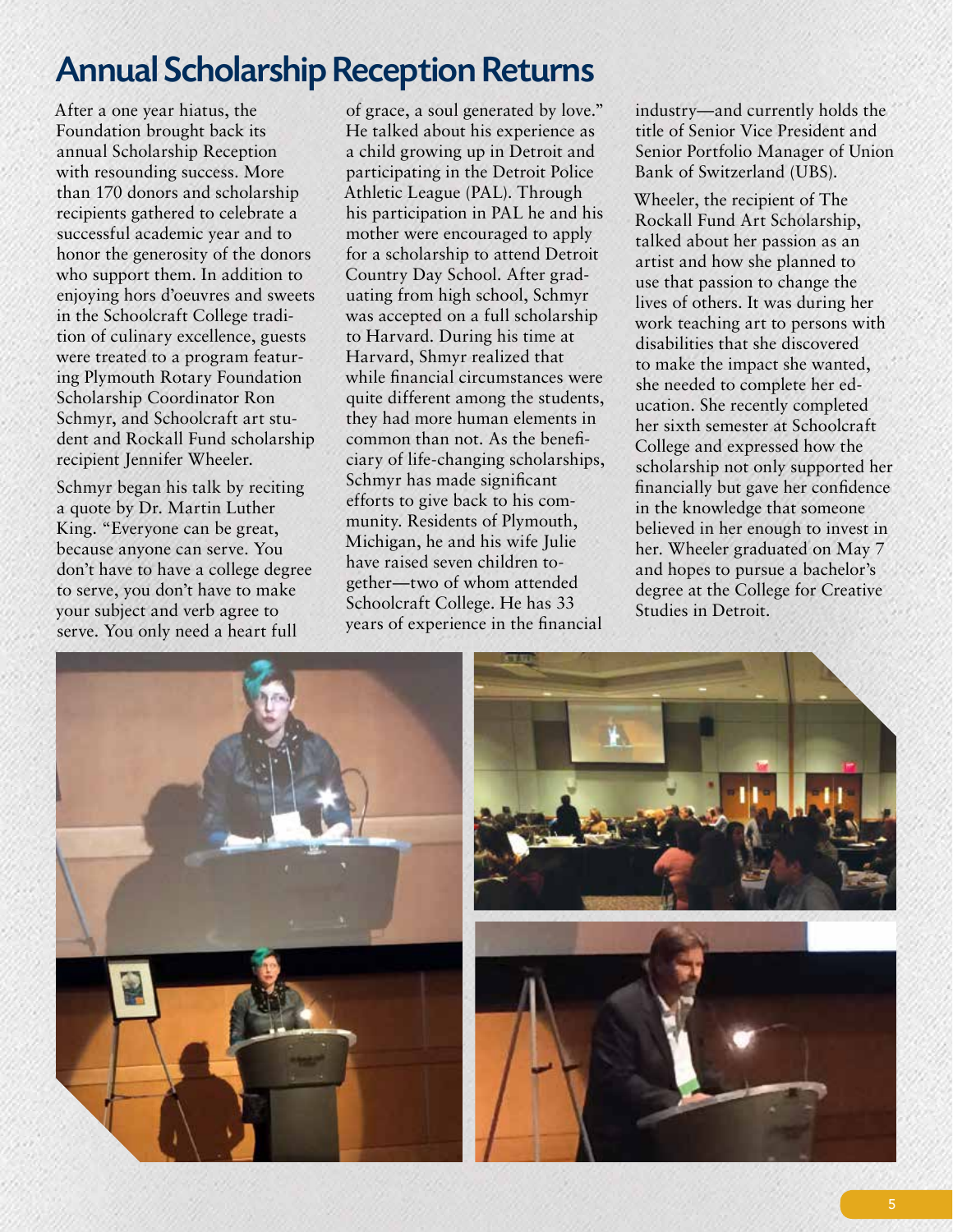### Register Now for the 2016 Golf Classic

Register now for the Schoolcraft College Foundation Golf Classic being held Monday, June 6, at the beautiful Walnut Creek Country Club in South Lyon, Michigan. Join us for a fun and challenging day on the links followed by a banquet, awards presentation and silent auction. The golf outing supports student scholarship opportunities and helps to promote academic excellence for student success. For more information visit scf.schoolcraft.edu or call 734-462-4463.



# Foundation Hosts Event in Florida

\*\*\*\*\*\*\*\*\*\*\*\*\*\*

The Foundation hosted its first event for alumni, friends and Schoolcraft retirees at the Sanibel Harbour Marriott Resorts in Ft. Myers Beach, Florida, in February. More than 30 people gathered to socialize with one another and hear Vice President and Chief Student Services Officer Cheryl Hagen provide an update on the college and its students.



Guests enjoy the view at the Sanibel Harbour Resort.

Annual Appreciation Dinner *continued from page 2* private donations to the Foundation. McClean explained the difficulty of performing hands-on demonstrations for more than 12 students in a tight space, something welding instructors battle during every class. The new camera technology projects a welding process onto a big screen in real time, and allows the instructors to record the welding techniques, and upload them to the college's online course management system so students can reference the lesson at any time to hone their skills.

Associate Professor Helen Ditouras also spoke about another Foundation-funded program—the International Institute Focus Series. The Focus Series' goal is to promote global literacy and cultural competency by exposing people to a variety of cultures, and help them understand how key issues and endeavors are affected by the interdependence of all peoples and nations.

Elizabeth Braun, this year's Schoolcraft College Foundation Scholar, spoke about her experience as a student. She has worked multiple jobs to help finance her education while maintaining a 3.9 grade point average, achieving dean's list honors and is a member of Phi Theta Kappa. "I view scholarships as a reward and an incentive to continue to work hard towards my degree," said Braun. "I chose to attend Schoolcraft before transferring to a university because the programs and courses offered here are what I needed to achieve my goals while saving money to pay for a bigger university." A passionate volunteer in her community, she has participated in the Detroit Free Press Marathon with team World Vision to raise funds to provide clean drinking water for the people of Africa and she served on a mission team to Puerto Rico to help build homes for those who had none. Braun is one of seven children and not the first in her family to attend Schoolcraft College. She plans to pursue a career in healthcare.

The evening concluded with the recognition of those volunteers who help the Foundation plan their premier events and dedicate countless hours to ensuring participants and guests enjoy their experience while helping to raise money for Schoolcraft College scholarships and to enhance educational experiences.

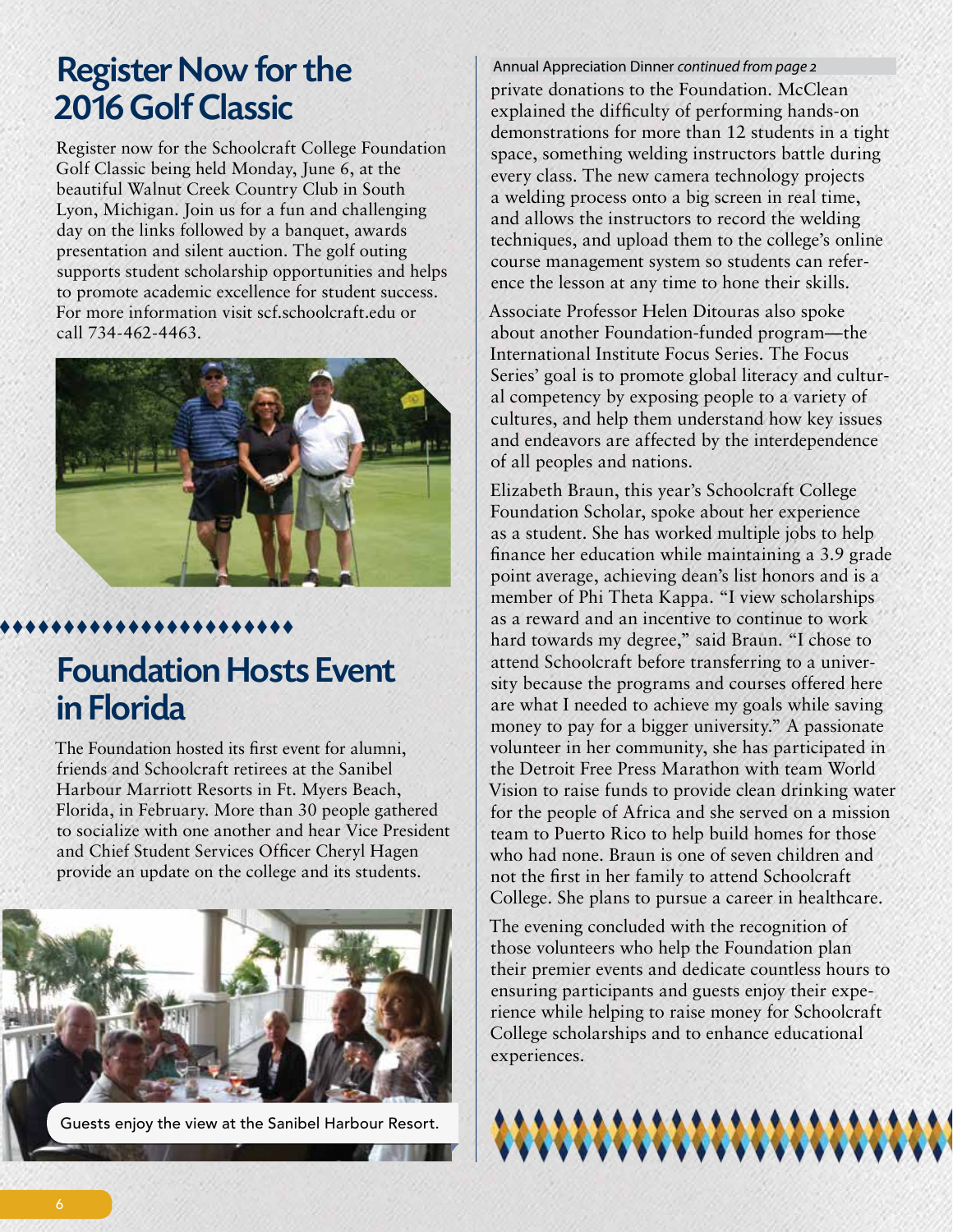# Pageturners Book Club Challenges Students and Community to Enjoy Literature

When the National Endowment for the Arts published its 2004 Reading at Risk report, it found that for the first time in modern history, less than half of the adult population read literature, and this trend reflected a larger decline in other types of reading, too. Furthermore, it showed that reading in America was declining rapidly among all groups, but that the rate of decline had accelerated, especially among the young.

Interestingly enough, Schoolcraft College's Faye Schuette (Professor Emeritus of English) had launched the Pageturners Book Club in 1993, a decade before the NEA report. "She came up with the idea of a campus book club to encourage adult literacy and support the annual Phi Theta Kappa honors topic," said Elzbieta Rybicka, professor of English and coordinator of the Pageturners Program since 2007.

Under the leadership of Rybicka, and supported through a \$3,000 grant from unrestricted gifts to the Schoolcraft College Foundation, the program has adopted a broader focus and evolved into more than just a book club. "Today we share our love of reading through a wide variety of interactive public programs," said Rybicka. "Such as book discussions, author visits, book signings, panel discussions, film presentations, exhibits and classroom research." This year the program featured *Burying the Typewriter, Frankenstein, Station Eleven, The Perks of Being a Wallflower, Our Town* and *South of Superior*.

Among Rybicka's favorite memories over her years coordinating the program is a meet the author event with John Titus, author of *Losing Alicia: A Father's Journey after 9/11*. "It is a special moment when students listen with awe and sometimes even cry," replied Rybicka.

Grateful for the investment by donors, Professor Rybicka encourages all to participate. "If you join Pageturners, we will encourage you to read more, tempt you to explore genres you don't normally read, and provide opportunities to make new friends. Together

we will learn about different cultures not only by reading books but also through sharing our different backgrounds and viewpoints," said Rybicka. She added, "Finally, it is *fun*!"